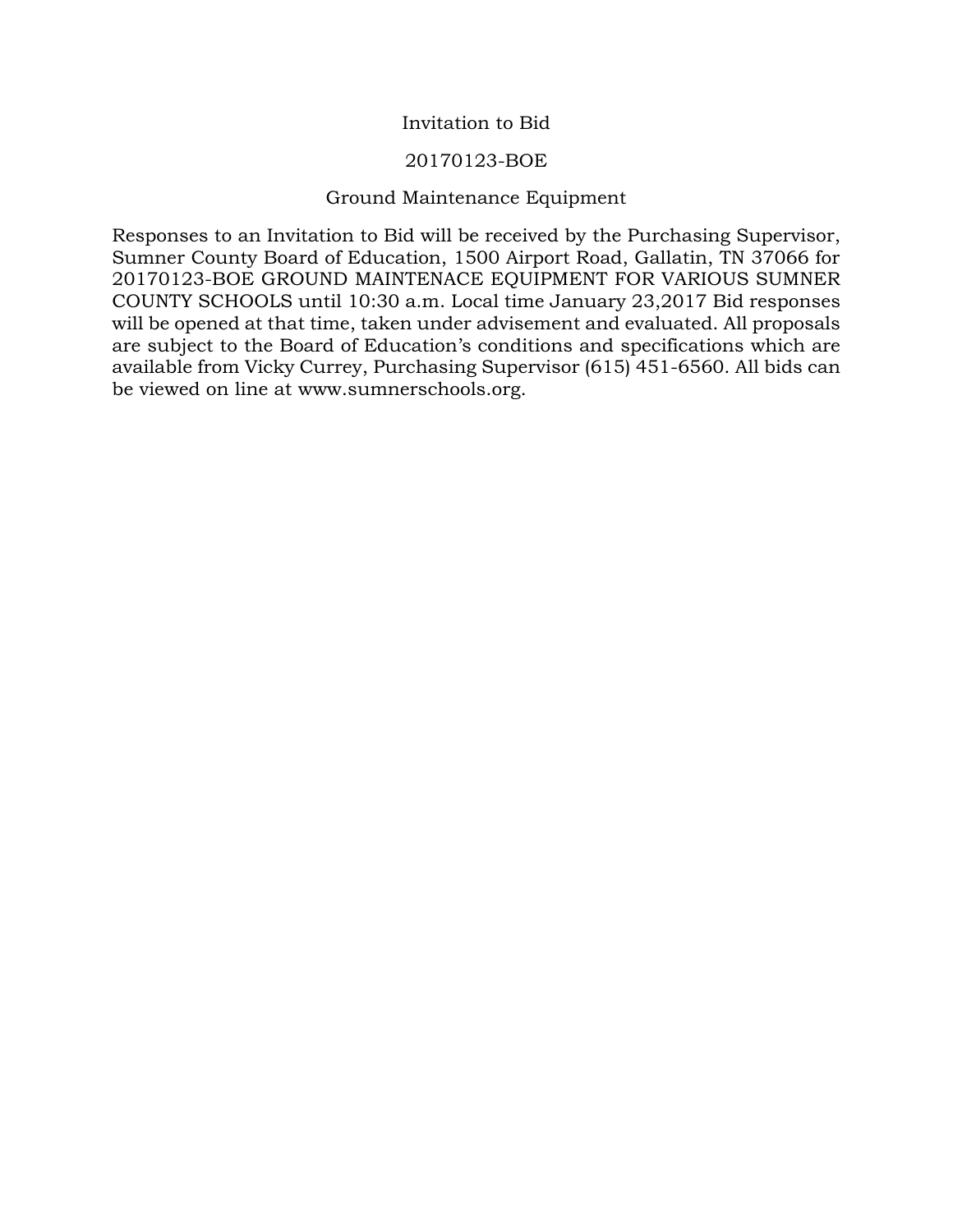#### **NOTICE TO RESPONDENTS**

Responses to an Invitation to Bid will be received by the Purchasing Supervisor in the SUPPORT SERVICE FACILITY CONFERENCE ROOM, Sumner County Board of Education, 1500 Airport Road Gallatin, TN 37066. They will be received until **10:30 A.M. Local Time JANUARY 23,2017** for **20170123-BOE GROUND MAINTENANCE EQUIPMENT FOR VARIOUS SUMNER COUNTY SCHOOLS** at which time the responses will be opened, taken under advisement and evaluated. *BIDS WILL BE POSTED ON www.sumnerschools.org*

-------------------------------------------------------------------------------------------------------------------------------

#### **GENERAL REQUIREMENTS AND CONDITIONS**

- 1. The Sumner County Board of Education reserves the right to accept or reject any and/or all responses in whole or in part, and to waive informalities therein.
- 2. Any responses received after the scheduled closing time for the receipt for responses will not be considered.
- 3. If a mistake is discovered after the responses are received, only the Sumner County Board of Education may allow the respondent to withdraw the entire response.
- 4. Partial payments will not be approved unless justification for such payment can be shown. Terms will be net 30 days.
- 5. Payment will not be made until the said **GROUND MAINTENANCE EQUIPMENT** are inspected and approved as meeting all specifications by persons appointed by the Sumner County Board of Education.
- 6. Responses submitted must be in a sealed envelope and marked on the outside as follows: **RESPONSE: Ground Maintenance Equipment for Sumner County Schools**

#### **DEADLINE: January 23, 2017 10:30 a.m. Local time**

- 7. Facsimile responses will not be considered.
- 8. If a successful bidder violates any terms of their bid, the contract, school board policy or any law they may be disqualified from bidding for a period of two years for minor violations or longer for major violations. Bids from disqualified bidders will not be accepted during the period of disqualification.
- 9. Prices quoted on the response (if any) are to be considered firm and binding until the said **GROUND MAINTENANCE EQUIPMENT** are in the possession of the Sumner County Board of Education.
- 10. No purchase or contract is authorized or valid until the issuance of a Board Purchase Order in accordance with Board Policy. No Board Employee is authorized to purchase equipment, supplies or services prior to the issuance of such a Purchase Order.
- 11. Any deviation from these stated terms, specifications and conditions must be coordinated with and approved in writing by the Purchasing Supervisor, Vicky Currey (615) 451-6560.
- 12. All bids that exceed \$25,000 must have the Company Name, License Number, Expiration Date thereof and License Classification of Contractor listed on outside of sealed envelope. As required by State of Tennessee Code Annotated 62-6-119.
- 13. The awarded bidder will be required to post a performance and payment bond in the amount of 25% of the contract price if it exceeds \$100,000 as stated by State of Tennessee Code Annotated 12-4-201.
- 14. If the project cost in excess of \$25,000 a performance bond must be secured by the requesting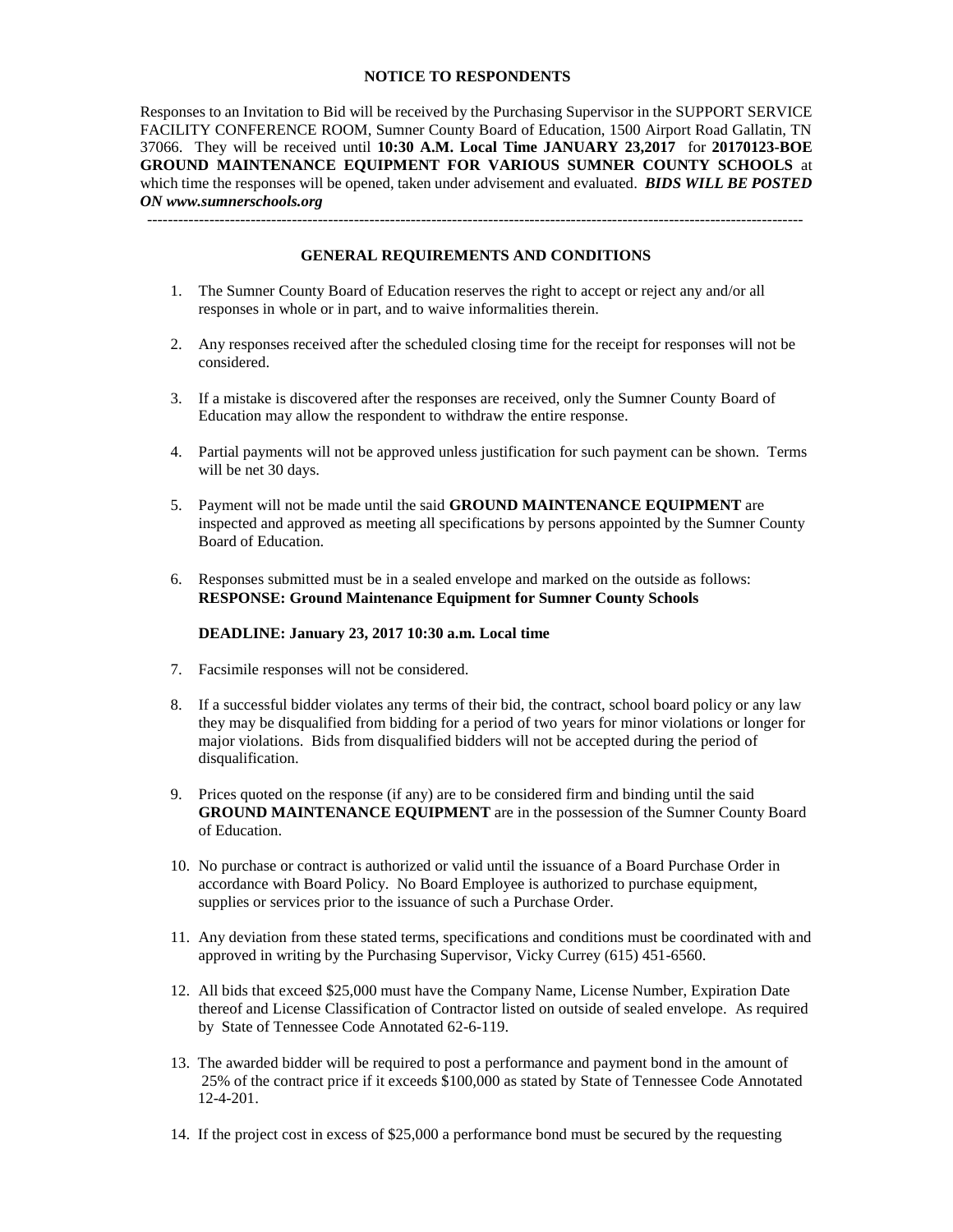#### GROUND MAINTENANCE EQUIPMENT

Equal or Equivalent to:

## PR15-GATOR TS (KNOBBY TIRES) MY16

#### **Included in Base Price**

- US/Canada
- $\checkmark$  PR15 Gator TS (Knobby Tires)
- $\checkmark$  Wheels With Tires (FOUR) KT (Knobby) Tires
- $\checkmark$  Driver Seat Non Adjustable Seat Cargo Box Power Lift
- Latch and Prop Rod Included
	- $\checkmark$  Protection Package
	- Front Bumper & Brush Guard
	- $\checkmark$  Rear Receiver Hitch

| Description | Price \$ |
|-------------|----------|
|             |          |
|             |          |

#### Equal or Equivalent to:

#### John Deere Gator TX (MY16

#### **Included in Base Price**

- US/Canada
- $\checkmark$  At( All Terrain ) Tires
- $\checkmark$  Non Adjustable Seat
- $\checkmark$  Deluxe Cargo Box With Paint And Reflectors
- $\checkmark$  Power Lift
- $\checkmark$  Front Protection Package
- $\checkmark$  Rear Protection Package
- $\checkmark$  PR EX AT Tires Non Adjustable Seat

| Description | Price \$ |
|-------------|----------|
|             |          |

-------------------------------------------------------------------------------------------------------------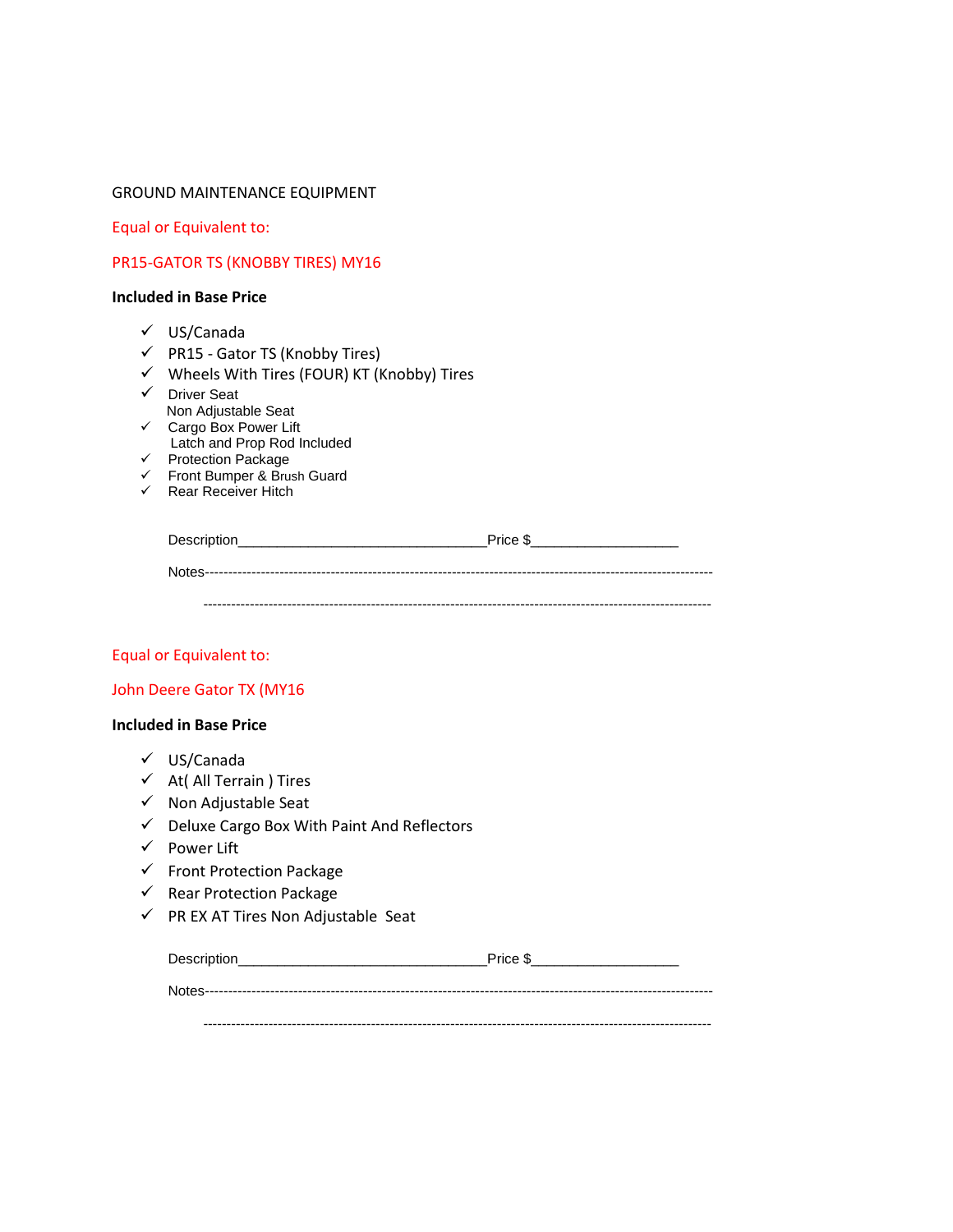#### JOHN DEERE Z930M COMMERCIAL ZTrak

#### **Included in Base Price**

- US/Canada
- $\checkmark$  24x12x12 Pneumatic Turf Tire for 54in.and 60in. Decks
- $\checkmark$  Side Discharge Mower Deck
- $\checkmark$  Fully Adjustable Suspension Seat and Armrests

| Description                                           | Price \$ |
|-------------------------------------------------------|----------|
| Notes-------------<br>------------------------------- |          |
|                                                       |          |

#### Equal or Equivalent to:

#### JOHN DEERE Z915B COMMERCIAL ZTrak

#### **Included in Base Price**

- US/Canada
- $\checkmark$  24x12x12 Pneumatic Turf Tire for 54in.and 60in. Decks
- $\checkmark$  Side Discharge Mower Deck
- $\checkmark$  Deluxe Comfort Seat With Armrests

| Description | Price \$ |
|-------------|----------|
|             |          |

-------------------------------------------------------------------------------------------------------------

#### Residential Mower

- $\checkmark$  Zero Turn Riding Mower
- $60$  in Deck

| Description | Price \$ |
|-------------|----------|
|             |          |

-------------------------------------------------------------------------------------------------------------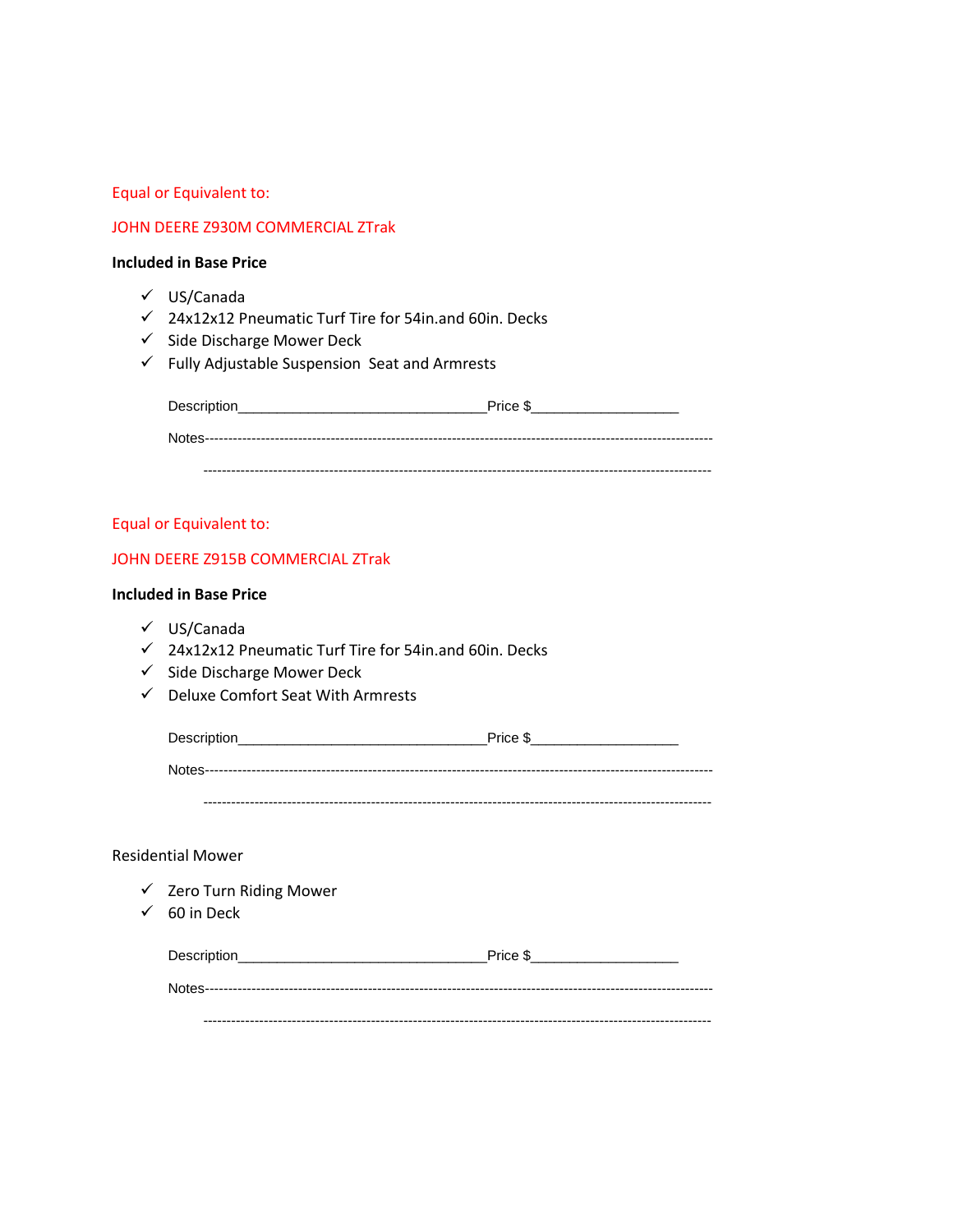Home / Aeration / TC125 Turf Collection System

## **TC125 Turf Collection System**

Ideal for collecting cores, leaves, clippings, thatch & other types of debris Cleans average green in 15 minutes Hydraulically driven brush system Sweeping swath

48-in (121.9-cm) **Hopper Capacity** 25 cu ft (0.71 cubic meters)

Dumping height

49 in (124.5 cm)

#### **Specifications**

|                              | Powered by either a compact utility tractor or HDUV with a                                                                                   |
|------------------------------|----------------------------------------------------------------------------------------------------------------------------------------------|
|                              | Selective Control Valve (SCV). Hydraulic requirements: 23                                                                                    |
| Vehicle requirements         | L/min                                                                                                                                        |
|                              | 6 gpm                                                                                                                                        |
|                              | Minimum continuous: 13.8 MPa                                                                                                                 |
|                              | 2,000 psi                                                                                                                                    |
| Gathering width              | 121.9 cm                                                                                                                                     |
|                              | 48 in.                                                                                                                                       |
| <b>Hopper capacity</b>       | $0.71 \text{ m}^3$                                                                                                                           |
|                              | 25 cu ft                                                                                                                                     |
| Hitch                        | Attaches with standard hitch pin: 19 mm<br>$0.75$ in.                                                                                        |
| <b>Offset towing feature</b> | Allows the unit to be towed directly behind or offset to the<br>left side of the vehicle. Easily performed while operator<br>remains seated. |
| <b>Hydraulic collection</b>  | 3 quick-disconnect couplers (2 rotary brush, 1 lift cylinder)                                                                                |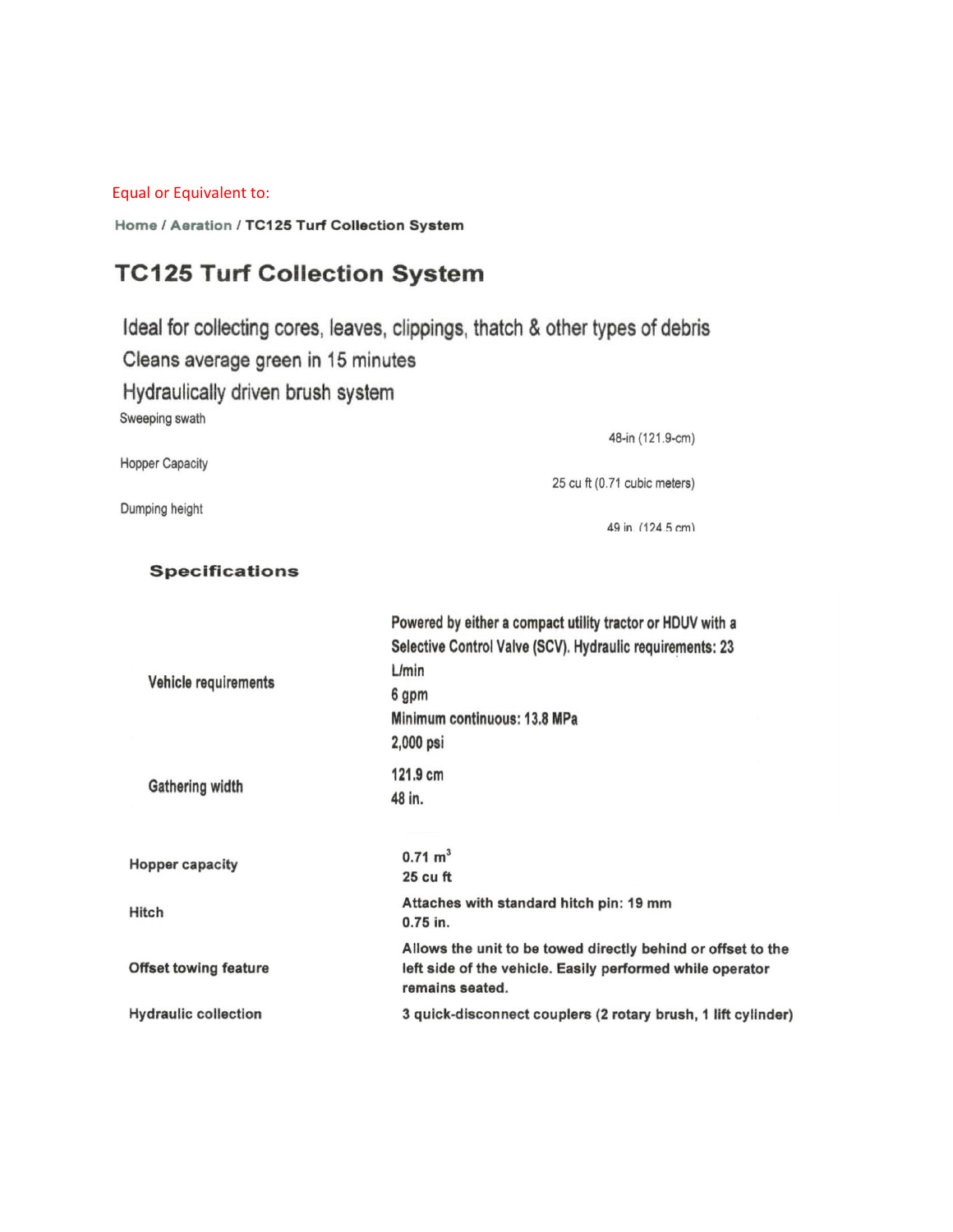Home / Aeration / TC125 Turf Collection System

# **TC125 Turf Collection System**

## **Continued**

| Pick-Up system     | Hydraulic powered rotary brush                                                                                                                                                                                                                |
|--------------------|-----------------------------------------------------------------------------------------------------------------------------------------------------------------------------------------------------------------------------------------------|
| <b>Brush speed</b> | Direct drive hydraulic motor: 500-600 rpm                                                                                                                                                                                                     |
| <b>Rollers</b>     | Brush aggressiveness and flotation is controlled by a 6-in<br>(15.24 cm) diameter full width roller directly behind the<br>rotary brush. The roller height can be adjusted to<br>accommodate the turf conditions and degree of brush<br>wear. |
| Productivity       | Clears an average green in 15 minutes                                                                                                                                                                                                         |
| <b>Tires</b>       | 26.5x14-12                                                                                                                                                                                                                                    |
| <b>Dimensions</b>  | <b>MS 93 06</b>                                                                                                                                                                                                                               |
| Height             | Lowered: 162.5 cm                                                                                                                                                                                                                             |
|                    | 64 in.                                                                                                                                                                                                                                        |
|                    | raised: 368 cm                                                                                                                                                                                                                                |

|                       | 145 in.  |
|-----------------------|----------|
| Length                | 350.5 cm |
|                       | 138 in.  |
| Width                 | 238.7 cm |
|                       | 94 in.   |
| Weight                | 578 kg   |
|                       | 1250 lb  |
| Dump height clearance | 120 cm   |
|                       | 49 in.   |

| Description | Price \$ |
|-------------|----------|
|             |          |
|             |          |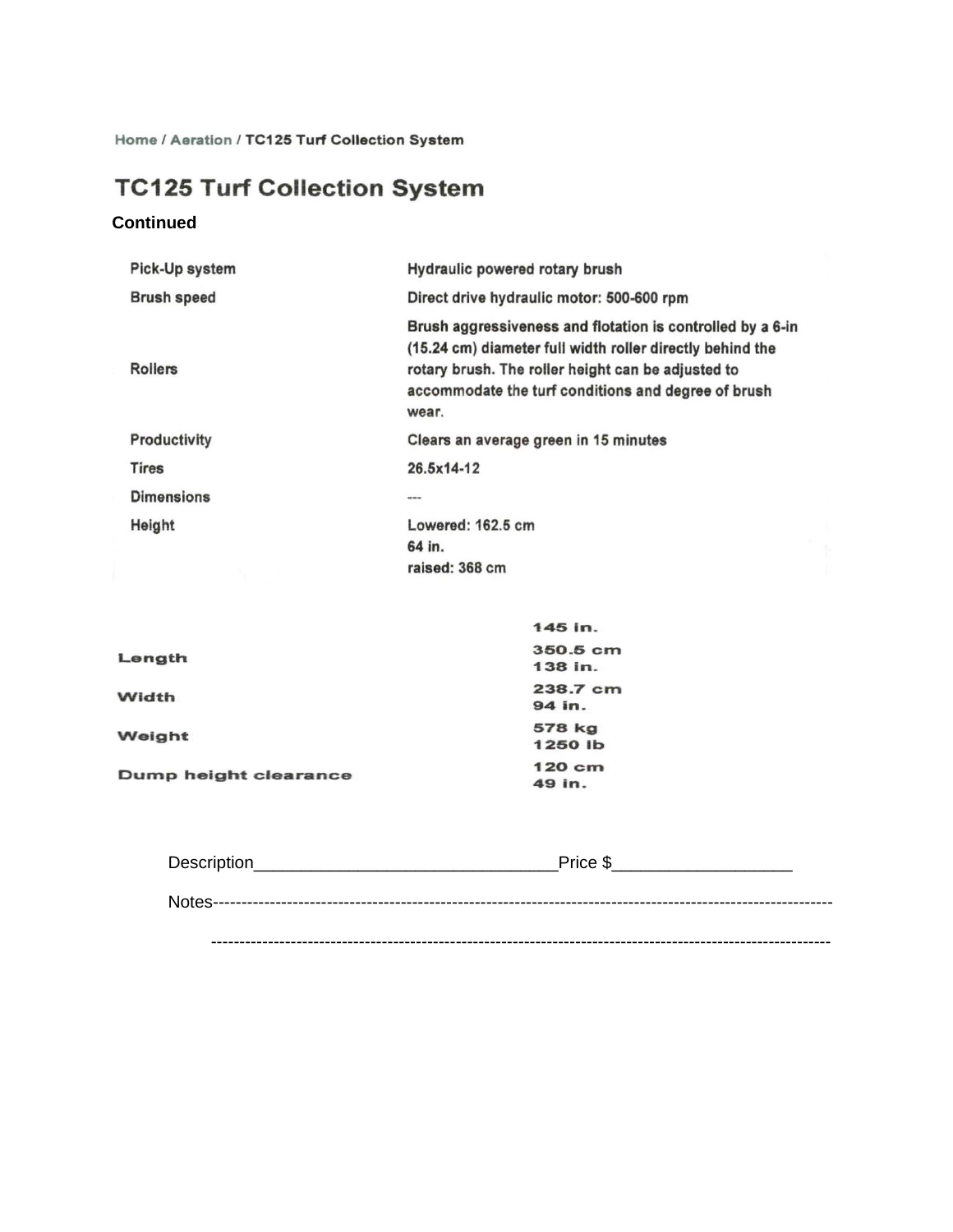7700A Precision Cut Fairway Mower

| Reel              | 7-in (17.8 cm)            |
|-------------------|---------------------------|
| diameter:         |                           |
|                   | Compliance: US/CAN Tier 4 |
| Cutting<br>width: | 100-in (254 cm)           |

- **Cutting units are stable and fold inside the front tires for easy transporting**
- **Quick Adjust 7 cutting units Rotate for Service RFS™**
- **GRIP All-Wheel Drive Traction System**
- **eHydro™ hydrostatic pump and large-capacity wheel motors**
- **Double-acting, single-rod hydraulic steering cylinder**
- **TechControl display**
- **Easily accessible daily service points**
- **LoadMatch™ electronic setting**
- **26x14-12 front tires**
- **20x10-8 tires in the rear**

| <b>Description</b> |  |
|--------------------|--|
|                    |  |

Notes-------------------------------------------------------------------------------------------------------------

-------------------------------------------------------------------------------------------------------------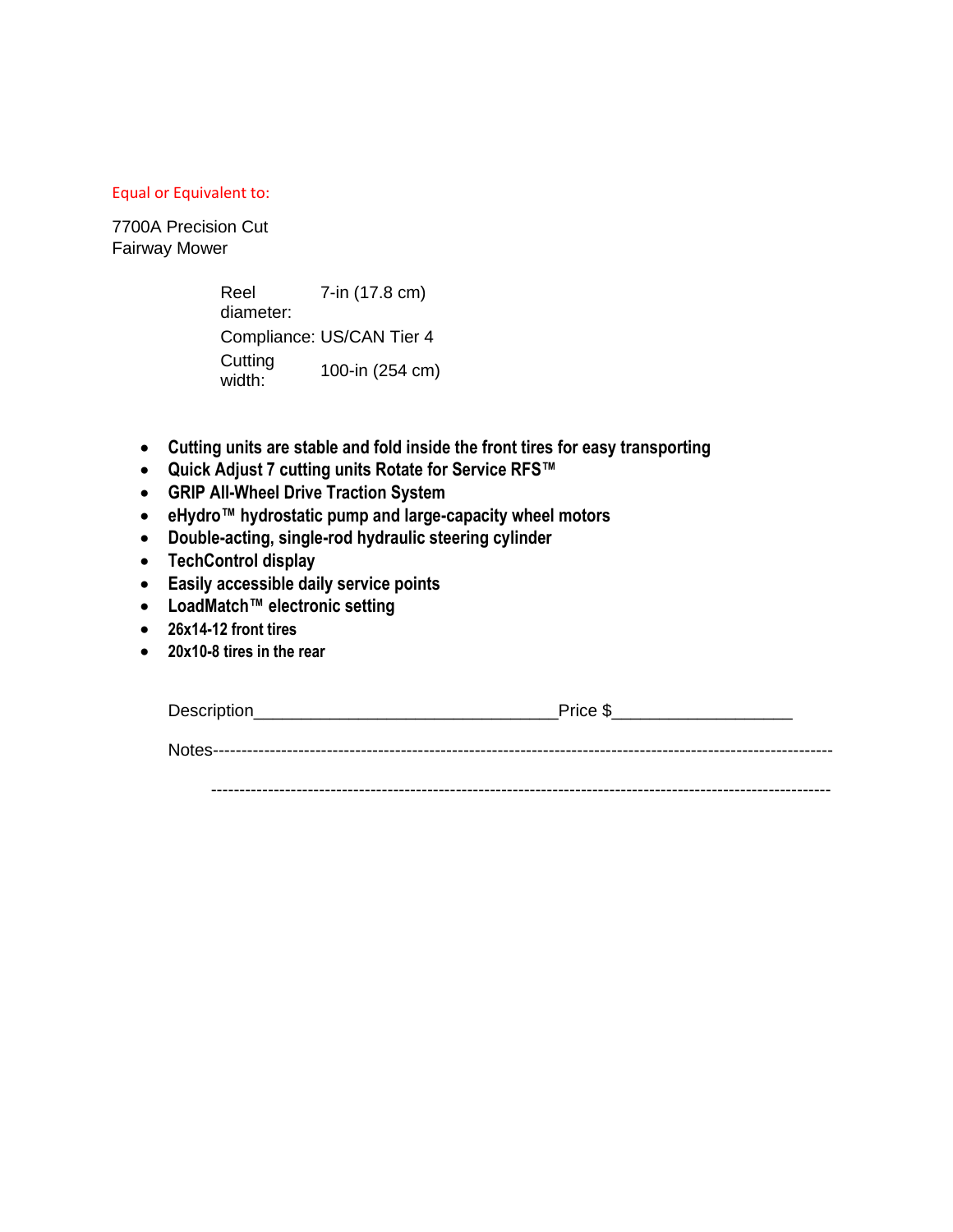## **7700A PRECISION CUT**

| Maximum rated hp: $41.6$ hp $(31 \text{ kW})$ |                                 |
|-----------------------------------------------|---------------------------------|
| Reel diameter:                                | $7\text{-}in (17.8 \text{ cm})$ |
| Compliance:                                   | <b>US/CAN Tier 4</b>            |
| Cutting width:                                | 100-in (254 cm)                 |

- Cutting units that contact up stops for transport.
- eHydro™ hydrostatic pump
- AutoPedal
- Quick Adjust 7 cutting units Rotate for Service RFS
- Double-acting, single-rod hydraulic steering cylinder
- TechControl display
- LoadMatch™ electronic setting
- 26x14-12 front tires
- 20x10-8 tires in the rear

| Description | Price \$ |
|-------------|----------|
|             |          |
|             |          |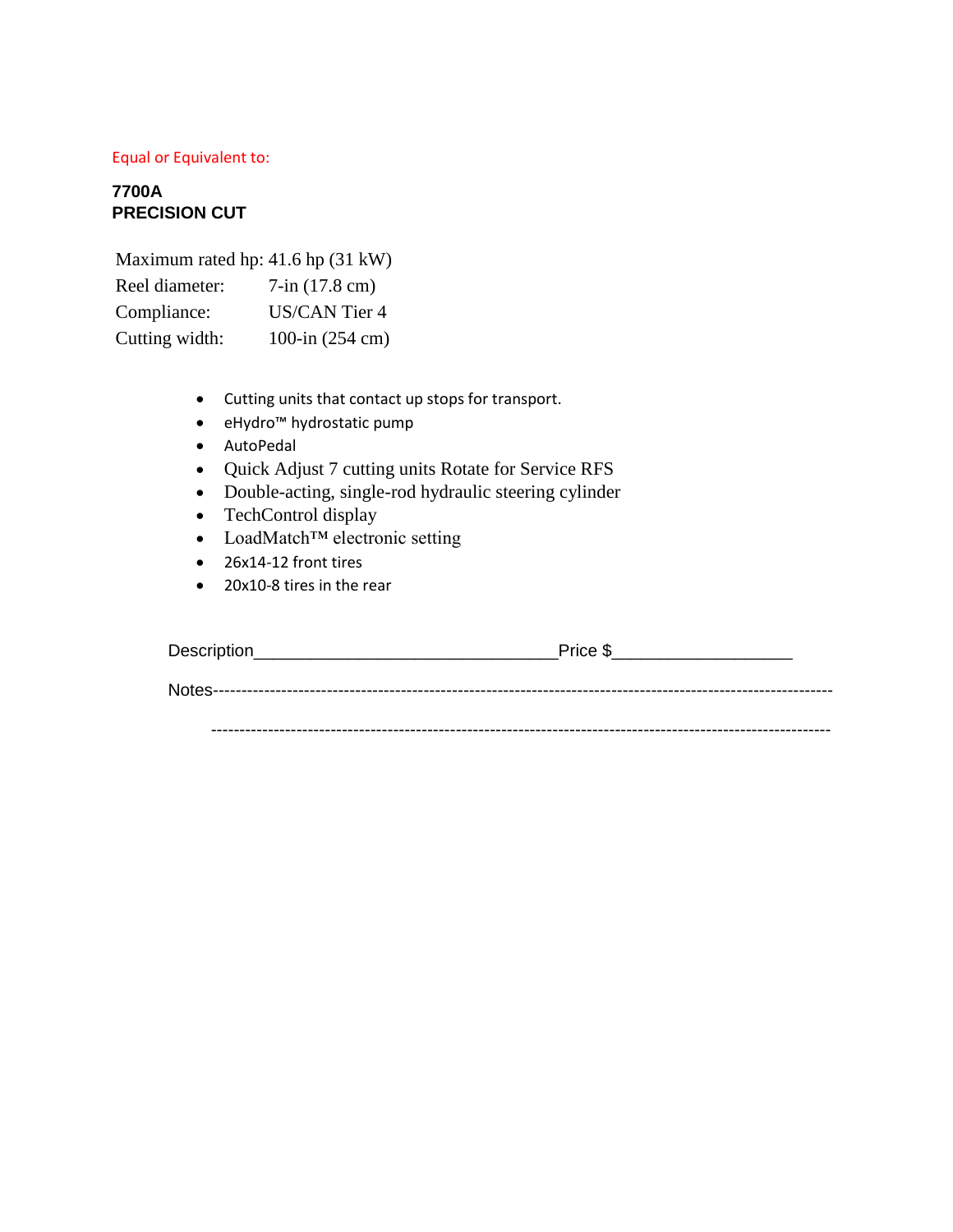## **MODEL 1570 TerrainCut**

- $\geq 72$  –in deck
- 37.4 HP (27.5 kW), gross SAE J1995, PS Rated at 3000 rpm
- Diesel Engine 100.2 cu. in. (1.64 L)
- Three Cylinder Liquid-Cooled
- Dual Element Air Cleaner
- Air Restriction Indicator
- 12V Electric Start
- 2V Auxiliary Power Outlet
- 5 AMP Automotive Alternator
- 16 U.S. Gallon Fuel Capacity
- Two Pedal Hydrostatic Foot Control
- Hydrostatic Transmission
- Hydrostatic Front Wheel Drive
- Hydrostatic Power Steering
- Differential Front Wheel Lock
- Front Lights (steering column mounted)
- 23x10.50-12 In. 4PR Turf (std) Drive Tires
- 18x8.50-8 In. 4PR Turf Steering Tires (2WD) or 18x8.50-10 In. 6PR Turf Steering Tires (4WD)
- Transmission Oil Cooler
- Individual Turn Assist Brakes
- Wet Disk Brakes
- Master Stop Brake
- Dual Hydraulic Implement Lift Cylinders
- Less Mower Deck –HourMeter-Tilt Steering PTO Driven Implements

Operator Presence System -Low Oil Pressure Warning Light - Hydraulic Oil Temp. Light and Alarm PTO Shutdown -Folding Two Post ROPS (Roll-Over Protective Structure) and Retractable Seat - Cast Iron Rear Bumper

## **MODEL 1570 TerrainCut**

| Description | Price \$ |
|-------------|----------|
|             |          |
|             |          |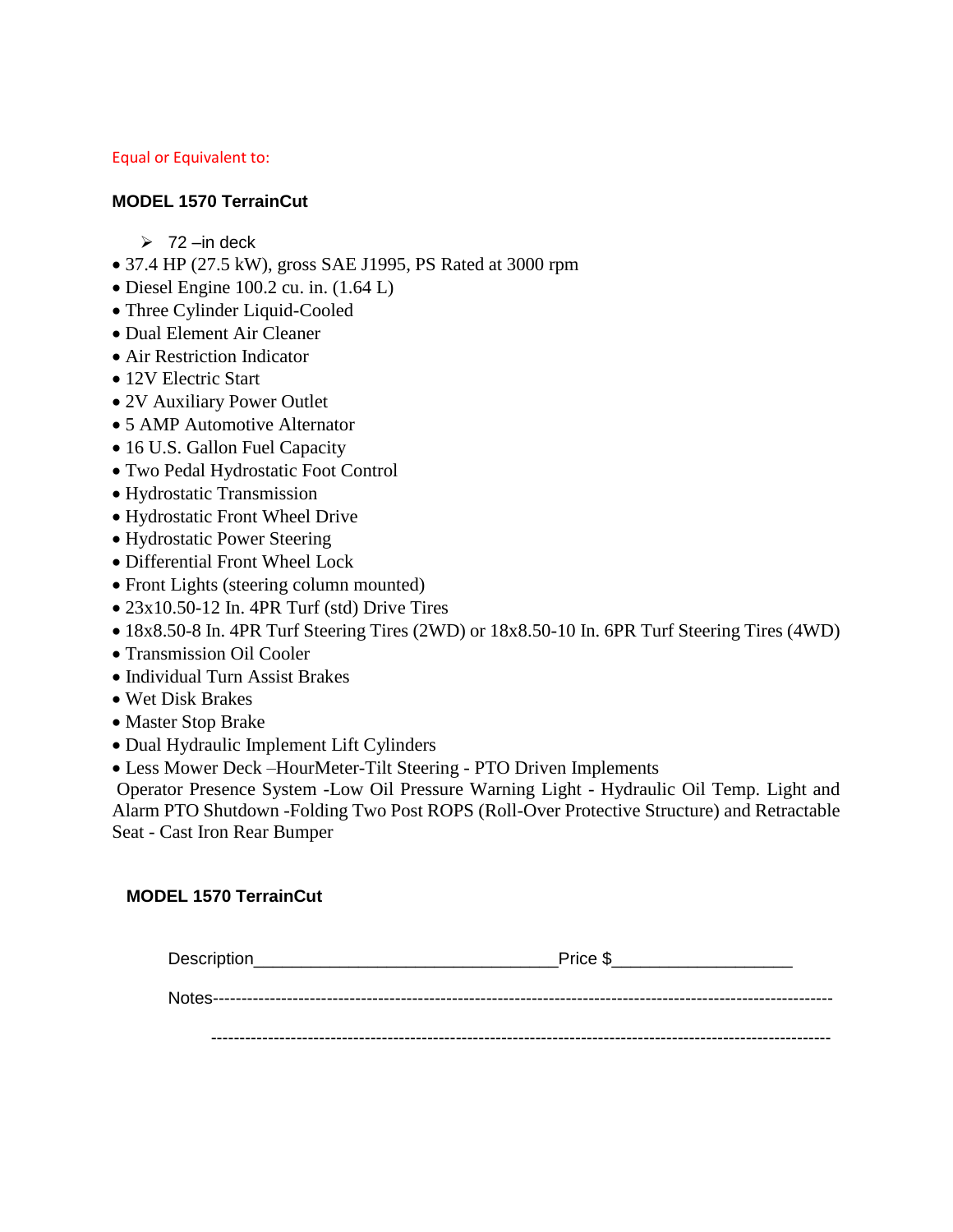## **3025E Compact Utility Tractor Loader**

| Engine Power $(hp^*)$         | 24.7 hp                                               |
|-------------------------------|-------------------------------------------------------|
| Displacement                  | 1.642 L                                               |
| Cylinders                     | 3                                                     |
| Aspiration                    | Natural                                               |
| PTO Horse Power               | 17.4 hp                                               |
| <b>Rated Engine Speed</b>     | $2400$ rpm                                            |
| Fuel Capacity (gal.)          | 6.2                                                   |
| Fuel Type                     | Diesel                                                |
| Torque                        | 51.3 lb-ft                                            |
| Cooling System                | Liquid<br>Cooled                                      |
| <b>Starting System</b>        | Electric<br><b>Key Start</b>                          |
| Transmission                  | Hydrostatic                                           |
| <b>Transmission Options</b>   | N/A                                                   |
| Alternator                    | 75 amp                                                |
| <b>Turning Radius</b>         | $9.2$ ft                                              |
| <b>Brake Type</b>             | Wet Disk                                              |
| Volts                         | 12V                                                   |
| <b>Max Operating Pressure</b> | $2500$ psi                                            |
| <b>Remote Control Valves</b>  | Dual Mid<br>Valves,<br>Optional<br><b>Rear Valves</b> |
| <b>Front Tire Size</b>        | 7.00-14<br>4PR<br>Agricultural                        |
| <b>Rear Tire Size</b>         | 11.2-24<br>4PR<br>Agricultural                        |
| Hitch Lift Capacity (lb)      | 1356 lbs                                              |
| Ground Clearance (in.)        | 13"                                                   |
| Weight (lb)                   | 2222 lbs                                              |
| Wheelbase (in.)               | 60"                                                   |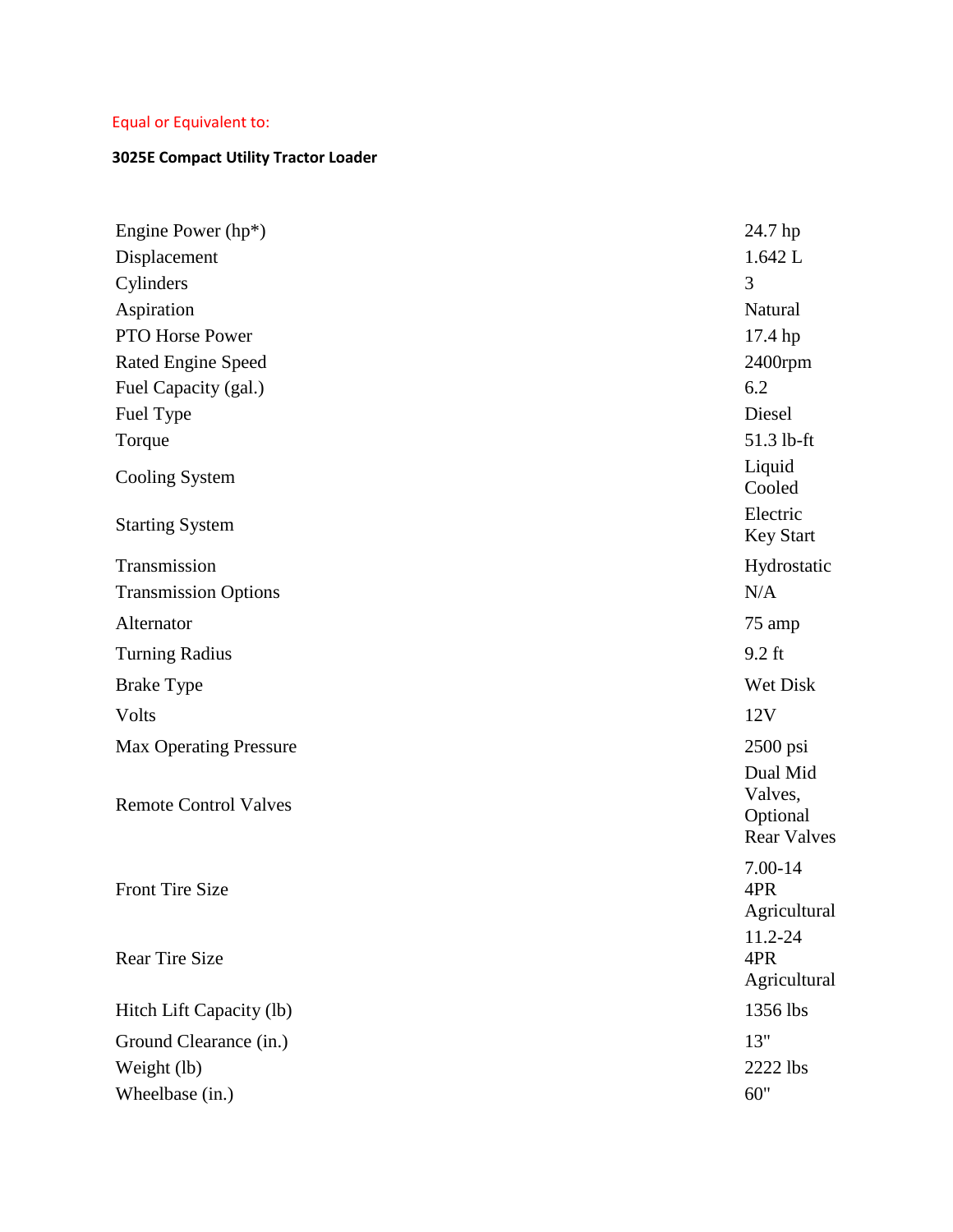| <b>Standard PTO</b> | 540rpm      |
|---------------------|-------------|
|                     | Rear        |
| <b>Optional PTO</b> | N/A         |
| PTO Control         | Independent |
| Platform            | Semi-flat   |
| Cab Enclosure       | Aftermarket |
| Lift Capacity (lb)  | 1186        |

## **3025E Compact Utility Tractor Loader**

| Description | Price \$ |
|-------------|----------|
|             |          |
|             |          |
|             |          |